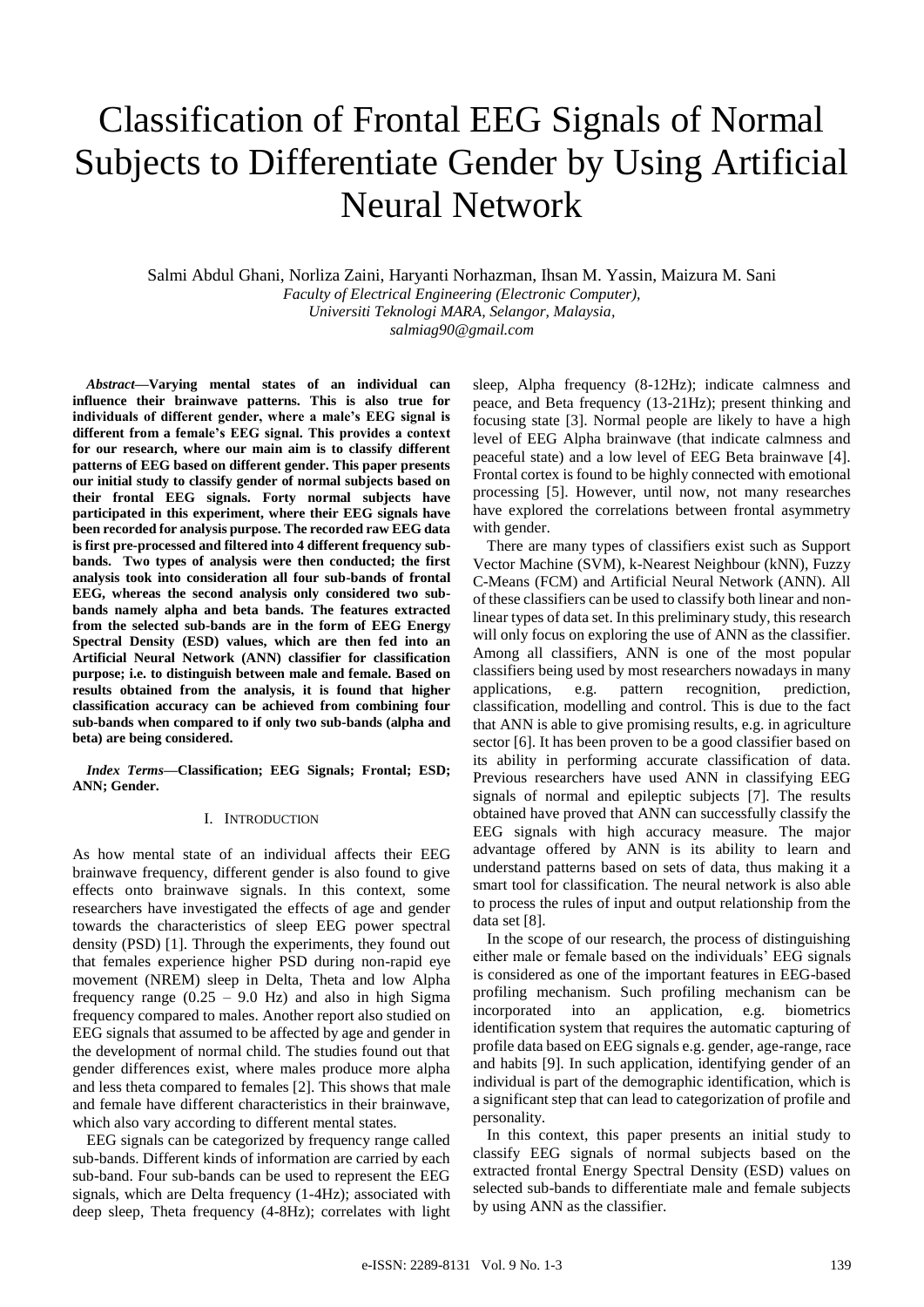#### II. METHODOLOGY

#### *A. Subjects*

All subjects involved in this experiment are students of UiTM Shah Alam. A total of 40 healthy subjects (righthanded) that comprise of 12 males and 28 females have volunteered to participate in this experiment. All subjects have reported free from having any mental disorder history and not on medication. Prior to the experiment session, each subject was given a consent form to be filled up so that they are well-informed regarding the experiment and its procedure. Subjects were also requested not to consume any caffeine or drugs prior to the session. The whole experimental procedure has been approved by the ethics committee to be conducted.

# *B. Apparatus*

To record EEG signals of subjects during the experiment sessions, the Emotiv Epoc Neuro-headset was used (see Figure 1). This device offers a high-resolution neuro signal acquisition.



Figure 1: Emotiv Epoc Neuro-Headset

Emotiv Epoc Neuro-headset consists of 14 channels and 2 reference channels (CMS and DLR) positioned at the relative locations on the scalp, following the International 10-20 Standard as shown in Figure 2. This device was tested prior to the experiment to ensure that it has no significant risk and pain-free. The sampling rate of this device is 128Hz. In this study, EEG signals acquired from only 8 electrodes namely AF3, AF4, F3, F4, F7, F8, FC5 and FC6 will be used in the analysis. These electrodes are those positioned at the frontal region, 4 from each hemisphere (left and right). This selection of electrodes is due to the fact that the frontal asymmetry is normally associated with emotion based on previous research [10].

During EEG recording session, an isolated earphone is used in order to reduce external noise and improve the quality of EEG signals being recorded. Prior to the experiment session, to determine whether a subject is normal or stress (on a varying range of severity), self-reported questionnaire Depress Anxiety Stress Scale (DASS) questionnaire [11] is used. This questionnaire is chosen in recognizing a subject's mental state because of its excellent core stability and sequential constancy and provides a better separation of the features of given scales [12].

# *C. Data Collection*

The experiment sessions were organized into 2 stages. First, the subject was given a DASS questionnaire to answer in order to classify them either into normal or stress (varied level of severity) group. Such process of excluding stress subjects is performed in order to make it a controlled



Figure 2: The International 10-20 system

experiment and to ensure that the process of distinguishing male and female EEG pattern is not being affected by EEG stress data, which may have varying patterns. A profile enquiry was also given to capture their profile details, e.g. gender and age-range. Next, the subject's EEG was recorded in the mode of "relaxing" and "doing nothing" for five minutes, where the subject was requested to close her eyes, while sitting comfortably on a chair in a dim lighted room. Once recorded, the EEG data was ready for pre-processing. The EEG data were first recorded in the 'edf' file via the Emotiv Testbench software and converted into a readable 'csv' file for offline processing purpose by using Matlab software.

#### *D. Pre-processing EEG Raw Data*

The raw EEG signals captured for subjects of both genders will be analyzed but need to be pre-processed beforehand. Such signal pre-processing includes artifacts removal operation, which is crucial in order to obtain clean EEG data that is free from noise and unwanted frequencies. Some of the artifacts are in the form of signals due to eye movement and blinks that could affect the quality of the EEG data.

2 minutes of the recorded EEG signals will be cut off (the first one minute and the last one minute). Then the 3 remaining minutes of EEG data will go through the band pass filtering (Hamming window) into four different frequency bands, Delta (0-4Hz), Theta (4-8Hz), Alpha (8-13Hz) and Beta (13-30Hz). Fast Fourier Transform (FFT) is being used to extract features which are Power Spectral Density (PSD) and Energy Spectral Density (ESD). ESD value is calculated by dividing the area of PSD curve with frequency bands. ESD is chosen for feature calculation because it covers whole energy distribution for each frequency band (range of frequency) [13]. In this paper, Asymmetry value of ESD is captured, which will then be fed into the classifier. Equation (1) shows the equation for EEG sub-bands hemispheric asymmetry [14]:

## *EEG hemispheric asymmetry =*  $ln(Right) - ln(Left)$  (1)

# *E. Artificial Neural Network*

ANN is one of the artificial intelligence (AI) techniques for data processing that simulates the signal processing in human brain. ANN is defined as a 'black box' that will perform some computational processing based on the given inputs to produce some outputs. Based on the biological neural network function it promotes, ANN is capable to perform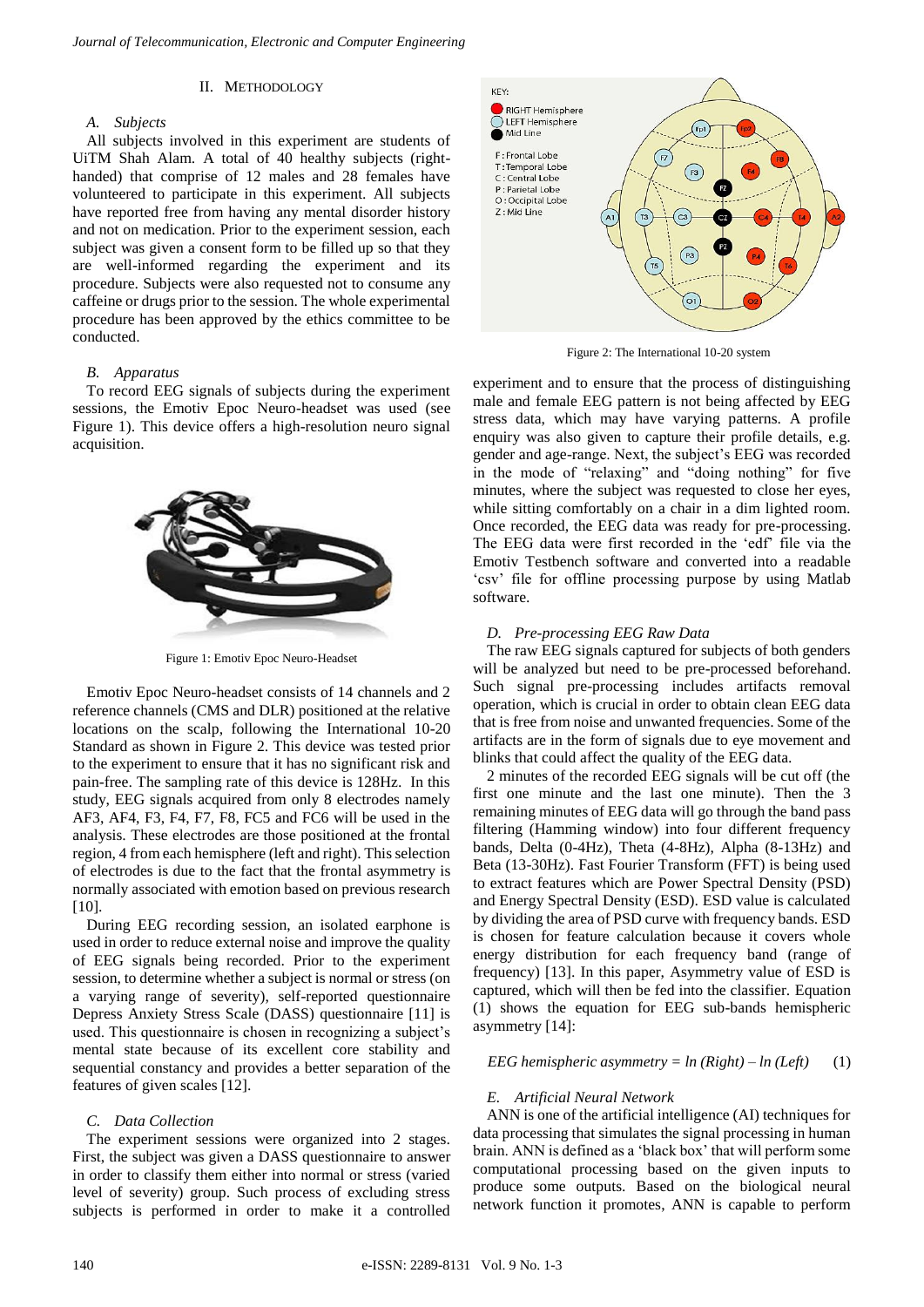complex analysis, e.g. pattern recognition, function approximation, estimation, and controlling [15].

Figure 3 shows the architecture of a multilayer perceptron (MLP) of neural network model (feed-forward network) with one hidden layer. Generally, MLP comprises of an input layer, one or more hidden layer(s) of hidden units and an output layer. The computation generated underneath the ANN modelling is based on a weighted sum and bias of its input for each of the processing elements [16]. Initializing different number of hidden units before training sets of data may influence the learning and training process and may produce better result.



Figure 3: The MLP feedforward neural network architecture

#### *F. ANN Classification*

Figure 4 shows the overall stages of the ANN classifier using pattern recognition tool. 3 basic steps in the ANN modeling are training, validating and testing. To start with the ANN pattern recognition, the data set will be divided into 2 sets randomly. First set of 70% will be used for training process, while the remaining 30% will be used for both validating and testing process.



Figure 4: ANN pattern recognition stages

The inputs to the ANN classifier are in the form of frontal EEG signals from the different sub-bands, grouped into male and female data. The first analysis considers all the 4 subbands (Alpha, Beta, Delta and Theta) whereas the second analysis will just consider data from the 2 sub-bands (Alpha and Beta). The results from these two analysis will be compared as to identify which dataset will help to classify better, i.e. to distinguish between male and female.

Using MATLAB version R2013a, all inputs and targets need to be created and save in 'mat' file. The targets are indicated with 0 for female and 1 for male. The net function will be used; i.e.: net = patternnet (no. of hidden units). This function will execute the pattern recognition process based on

the configured number of hidden units. Different number of hidden units and threshold are configured for both analysis. In this experiment, default training algorithm is used i.e. trainscg (scale conjugate gradient). Transfer function of tangent sigmoid (TANSIG) is used in both hidden and output layer since this experiment performs a pattern classification process [17]. In each analysis, the input data is basically divided into a default ratio, 70:15:15 which are for training, validating and testing respectively. Each computation of ANN may produce different results due to different initial conditions and sampling. Hence, to ensure the experiment can be repeated and re-produce the same results, the generator state is set to a fixed value. This setting will generate the same set of random numbers each time the optimization process executes and then being applied to MLP weights for processing [17].

## III. EXPERIMENTAL RESULTS

This section presents the analysis and results of the classification of different gender based on frontal EEG data. Based on the two different analysis, either all 4 sub-bands or only 2 sub-bands (Alpha and Beta) are considered. For both analysis, ANN is trained with varying number of MLP structure as shown in Table 1.

Table 1 MLP structures tested.

|                | <b>MLP</b> Structure |              |  |  |
|----------------|----------------------|--------------|--|--|
| <b>Network</b> | 2 Bands              | 4 Bands      |  |  |
|                | $2 - 5 - 1$          | $4 - 5 - 1$  |  |  |
|                | $2 - 10 - 1$         | $4 - 10 - 1$ |  |  |
|                | $2 - 15 - 1$         | $4 - 15 - 1$ |  |  |
|                | $2 - 20 - 1$         | $4 - 20 - 1$ |  |  |

Table 2 shows the percentage of classification accuracy based on different sub-bands for 4 different numbers of hidden units. Based on 2 sub-bands (Alpha and Beta) analysis, the result shows that the highest percentage of accuracy obtained by ANN classification is 72.5% for 5 and 15 hidden units with a threshold value of 0.5 and 10 hidden units with a threshold value of 0.6. Figure 5 shows the confusion matrix plotted for 5 hidden units. 29 data out of 40 data are found to be correctly classified according to gender targets.

In the analysis that considers all 4 sub-bands, the result shows that the highest percentage of accuracy obtained from this ANN classification model is 80% for 5 hidden units with a threshold value of 0.5. Figure 6 shows the confusion matrix plotted for 5 hidden units. 32 data out of 40 data are found to be correctly classified according to gender targets.

By comparing the values as shown in Table 2 and confusion matrix (as shown in Figure 5 and 6), higher classification accuracy in differentiating gender is obtained in the analysis based on all sub-bands features (Alpha, Beta, Delta and Theta) by using 4-5-1 structure. Low classification accuracy was obtained when the analysis is based on only 2 sub-bands (Alpha and Beta). High accuracy value could be obtained by a small number of hidden units in the ANN classifier may be due to the properties of the data, which is less complex. Whereas, larger size of hidden units that results in low classification accuracy is due to too many parameters that need to be considered.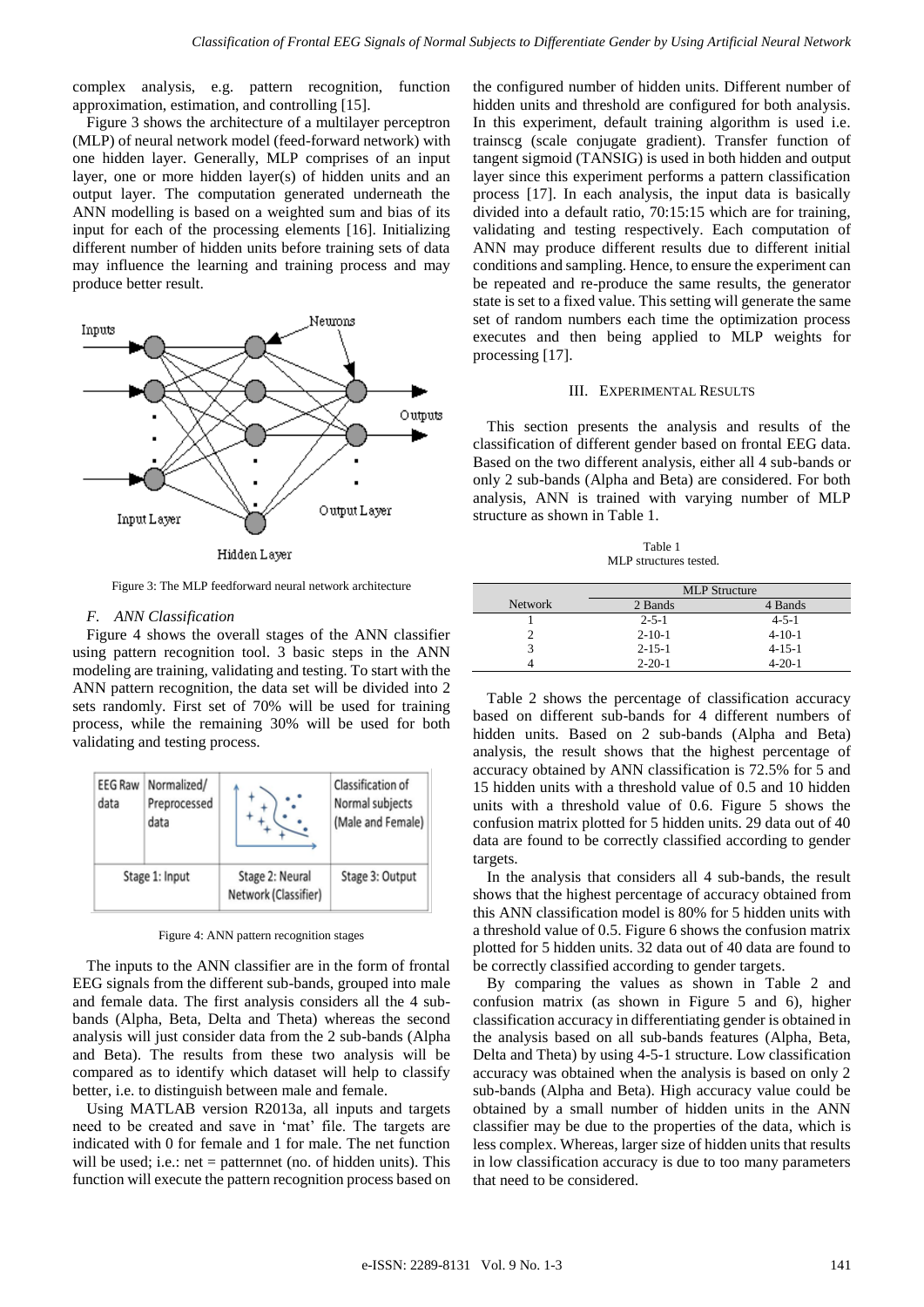Table 2 ANN Classification Accuracy of Different Sub-bands.

| Network             | No of hidden | 2 Bands (Alpha & Beta) |                  | 4 Bands (Alpha, Beta, Delta & Theta) |                  |
|---------------------|--------------|------------------------|------------------|--------------------------------------|------------------|
|                     | units        | Threshold              | Accuracy $(\% )$ | Threshold                            | Accuracy $(\% )$ |
|                     |              |                        | 72.5             |                                      | 80*              |
|                     |              | 0.6                    | 72.5             |                                      |                  |
|                     |              |                        | 72 5             | 0.6                                  | 72.5             |
|                     |              |                        | 76               |                                      | 72.5             |
| * Highest accuracy. |              |                        |                  |                                      |                  |



Figure 5: Confusion matrix plot based on Alpha and Beta bands (5 hidden units)



Figure 6: Confusion matrix plot based on Alpha, Beta, Delta and Theta bands (5 hidden units)

## IV. CONCLUSION

The analysis presented in this paper employs ANN classification method to differentiate various EEG patterns of different gender i.e. normal male and female subjects. Based on the conducted experiment and analysis, it is shown that the ANN classifier is able to classify the different genders based on EEG signals of subjects. It is also found that this ANN classifier could perform better with inputs that are based on

all EEG sub-bands; i.e. Alpha, Beta, Delta and Theta, when compared to inputs that are based on only 2 sub-bands (Alpha and Beta) from frontal EEG signals. Findings from this study may provide some initial knowledge required to develop an EEG-based profile application that can be used to capture profiling details e.g. gender, age, habits [9] etc. of a person just by analyzing their EEG signals.

#### ACKNOWLEDGMENT

We would like to extend our acknowledgement to Universiti Teknologi MARA (UiTM) and to those who have directly and indirectly contributed to our project. This research is funded by the Fundamental Research Grants Scheme Research, Ministry of Higher Education Malaysia (FRGS/1/2014/TK03/UITM/02/14).

#### **REFERENCES**

- [1] J. Carrier, S. Land, D. J. Buysse, D. J. Kupfer, and T. H. Monk, 2001. The effects of age and gender on sleep EEG power spectral density in the middle years of life (ages 20–60 years old)," Psychophysiology. 38: 232-242.
- [2] A. R. Clarke, R. J. Barry, R. McCarthy, and M. Selikowitz, 2001. Age and sex effects in the EEG: development of the normal child. Clinical Neurophysiology. 112: 806-814.
- [3] N. M. Puzi, R. Jailani, H. Norhazman, and N. M. Zaini, 2013. Alpha and Beta brainwave characteristics to binaural beat treatment. in Signal Processing and its Applications (CSPA), 2013 IEEE 9th International Colloquium on. 344-348.
- [4] T. L. Huang and C. Charyton, 2008. A comprehensive review of the psychological effects of brainwave entrainment. Altern Ther Health Med. 14: 38-50,
- [5] H. Norhazman, N. M. Zaini, M. Taib, R. Jailani, and H. Omar, 2014. The investigation of alpha frontal energy asymmetry on normal and stress subjects after listening to the binaural beats 10 Hz," in Signal Processing & its Applications (CSPA). 2014 IEEE 10th International Colloquium on. 246-250.
- [6] M. S. Najib, M. N. Taib, N. A. M. Ali, M. N. M. Arip, and A. M. Jalil, 2011. Classification of Agarwood grades using ANN. in Electrical, Control and Computer Engineering (INECCE), 2011 International Conference on. 367-372.
- [7] L. Guo, D. Rivero, J. A. Seoane, and A. Pazos, 2009. Classification of EEG signals using relative wavelet energy and artificial neural networks. in Proceedings of the first ACM/SIGEVO Summit on Genetic and Evolutionary Computation. 177-184.
- [8] A. K. Jain, J. Mao, and K. Mohiuddin, 1996. Artificial neural networks: A tutorial. Computer. 31-44.
- [9] Z. M. Hanafiah, M. N. Taib, and N. H. A. Hamid, 2010. EEG pattern of smokers for Theta, Alpha and Beta band frequencies. in Research and Development (SCOReD), 2010 IEEE Student Conference on. 320-323.
- [10] K. Luangrat, Y. Punsawad, and Y. Wongsawat, 2012. On the development of EEG based emotion classification. in Biomedical Engineering International Conference (BMEiCON). 2012. 1-4.
- [11] J. R. Crawford and J. D. Henry, 2003. The Depression Anxiety Stress Scales (DASS): Normative data and latent structure in a large nonclinical sample. British Journal of Clinical Psychology. 42:111-131,
- [12] M. M. Antony, P. J. Bieling, B. J. Cox, M. W. Enns, and R. P. Swinson, 1998. Psychometric properties of the 42-item and 21-item versions of the Depression Anxiety Stress Scales in clinical groups and a community sample. Psychological assessment. 10:176.
- [13] N. Sulaiman, M. N. Taib, S. Lias, Z. H. Murat, S. A. Aris, and N. H. A. Hamid, 2011. Novel methods for stress features identification using